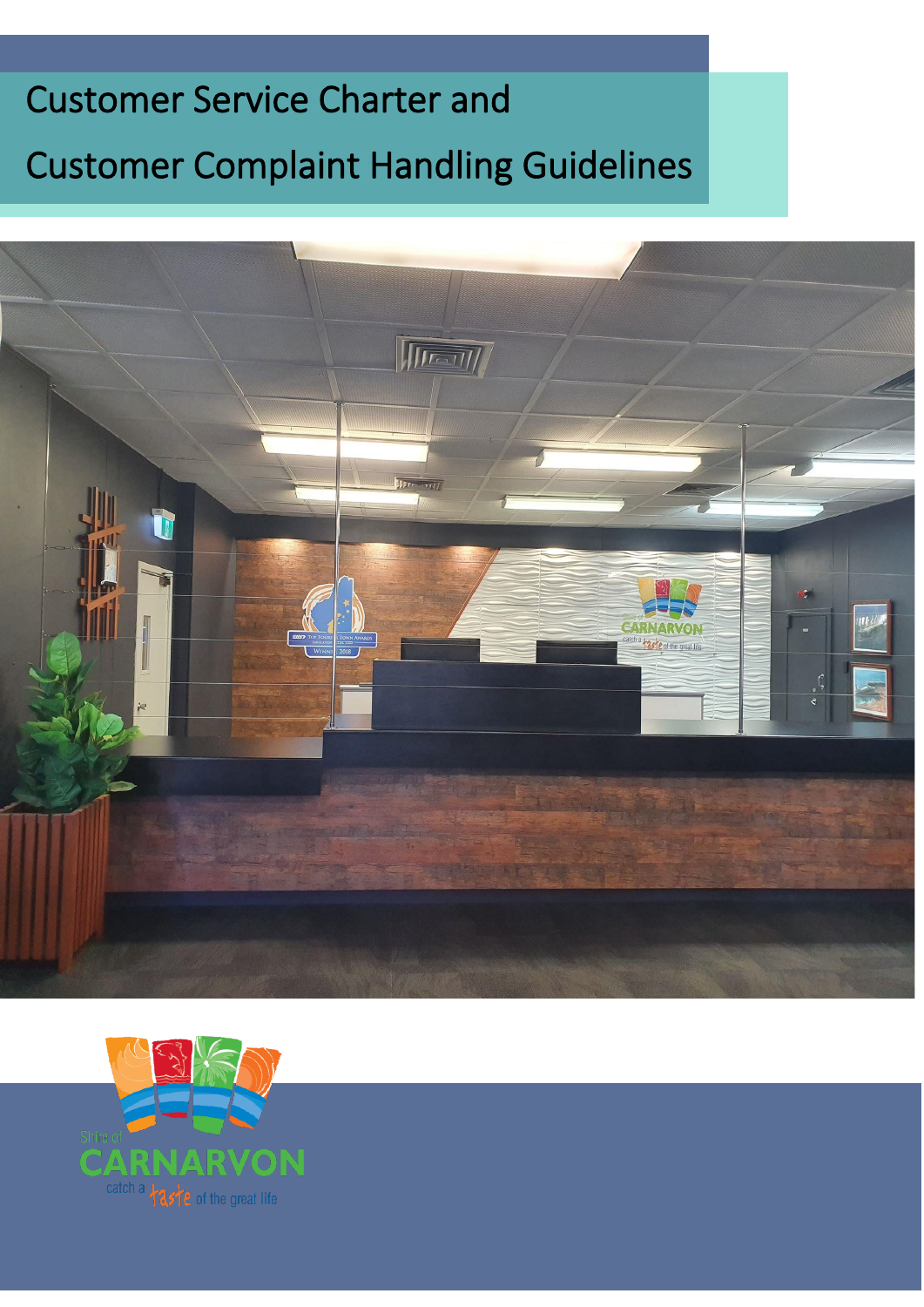## Overview



The Shire of Carnarvon Customer Service Charter and Customer Complaint Handling Guidelines establishes the Shires customer service standards. It identifies a whole of organisation commitment to customer service and defines a common set of expected principles and behaviour related to service to our customers. These guidelines also define what our customers can do if they feel the Shire has not delivered the standard of customer service outlined in our Customer Service Charter.

## Strategic Relevance

Strategic Community Plan 2018 - 2028 Goal 5 Civic, Strong and listening Council

Objective 5.1 A well engaged and informed community and a high standard of customer service.

## Customer Service Charter

The Shire of Carnarvon is committed to providing quality customer service that will meet the highest standards and ensure we meet the needs of our customers in a professional and ethical manner with courteous and efficient service.

## Our Commitment to our Customers

At all times the Shire of Carnarvon will strive for excellence in all we do including:

- Communicate in a way that is clear, concise, open, honest and respectful as per the Shire of Carnarvon's Values;
- Seek customer feedback to improve our services;
- Provide relevant and up to date information relating to our services via our website, Facebook page and other publications;
- Constantly engage with our customers to build positive relationships that keep our customers informed; and
- Strive for excellence in our customer service and be fair and accountable in our service delivery.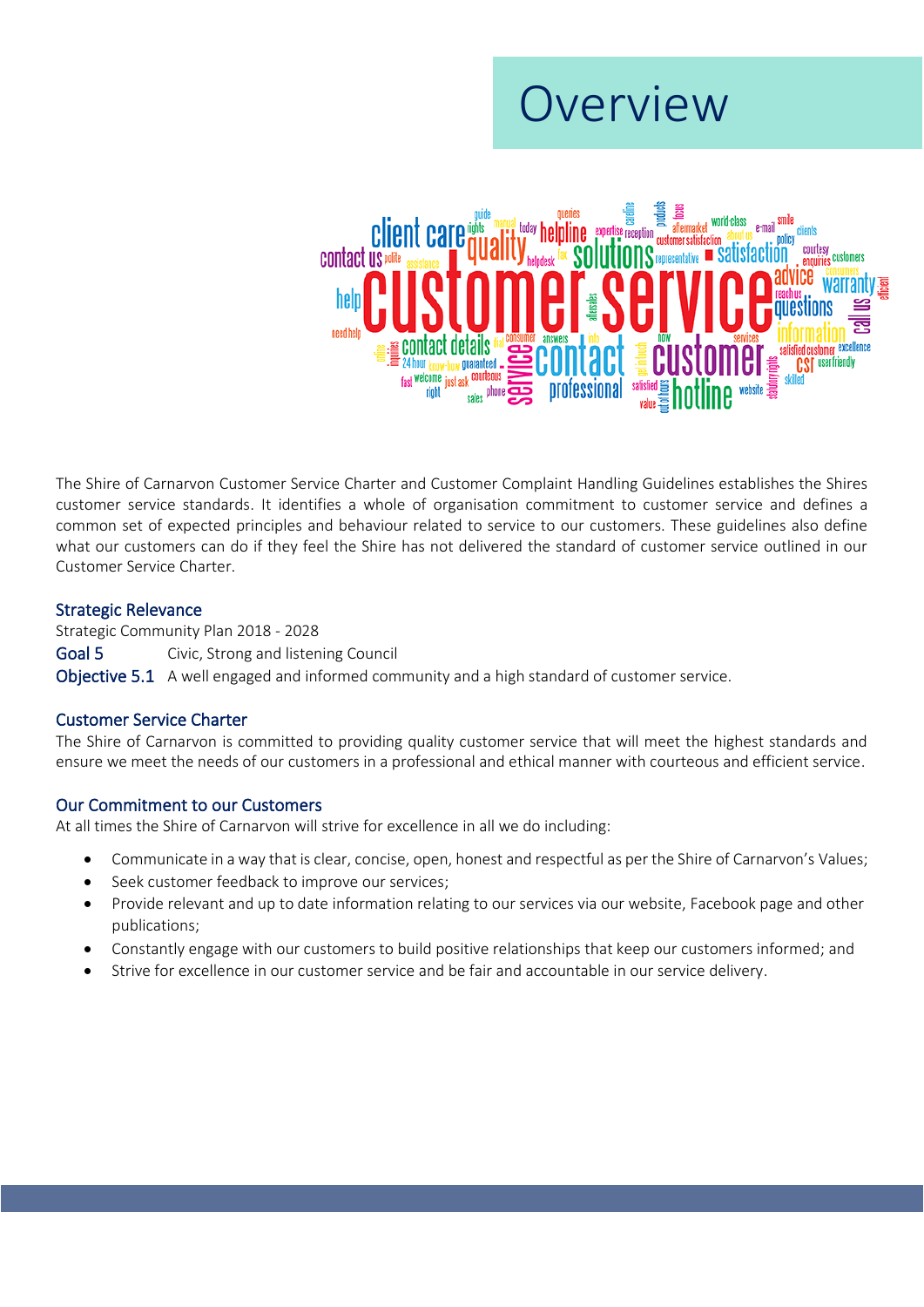# INFORMATION

## Guidelines

## 1. Contacting the Shire by phone

The Shires core customer service business hours are as follows –

Administration Office - 8.00am to 5:00pm

(Monday to Friday) Phone – 9941 0000

Depot - 7:30am-3:00pm (Monday to Friday) Phone 9941 6307

Rangers – 7am - 4:30pm (Monday to Friday (excluding all public holidays) Phone 9941 0019

Carnarvon Library & Gallery - 9.30am - 5 pm (Tuesday to Friday) and 9.00am - 12.30pm (Saturdays) – closed Sunday & Monday Phone – 9941 3727

Visitors Centre – 9.00am – 5.00pm (Monday to Friday) and 9.00amm – 12 noon (Saturday)

- All calls will be answered by Shire Officers in a courteously and timely manner.
- Shire Officers will introduce themselves when answering a call.
- Shire officers shall use their voice mail when their individual phone number is unattended.
- Each Shire officer is responsible for keeping their individual voice mail up to date with their current out of office notification.
- Each department will have their call flow set up appropriately and in the last instance have it diverted to a mailbox for the customer to leave a message.
- Calls direct to the general enquiries number (9941 0000) Customer Service staff will attempt to resolve each enquiry immediately, however if this is not possible the call will be redirected to the appropriate officer.
- In the event that a Shire officer is not available the caller will have the option of leaving a voice mail or returning to Customer Service who will forward the customers details onto the appropriate officer.
- All requests are to be acknowledged within two working days of receipt.
- For emergency or after-hours matters, ring 9941 0000 and your call will be diverted.
- 2. Visiting the Shire of Carnarvon's Offices
- The Shires Administration Centre opening hours are 9.00am to 4:00pm Monday to Friday excluding all public holidays and are staffed by the Customer Service Team.
- Our other Offices and facilities may have different opening hours.
- All Customers will be met in a professional, polite, respectful and understanding manner.
- All Customers will be treated equally
- If a customer's enquiry is of a technical or specialised nature, an appropriate officer will be called to assist and will attend to the customer promptly If an appropriate officer cannot be called or is not available a message will be taken by the Customer Service team and sent to the responsible officer to be actioned within two working days.
- Shire officers will dress in a professional manner in accordance with the Shires dress code Policy.
- Shire officers will behave appropriately as defined in the code of conduct.
- Shire Officers will introduce themselves so customers can identify who they are speaking with.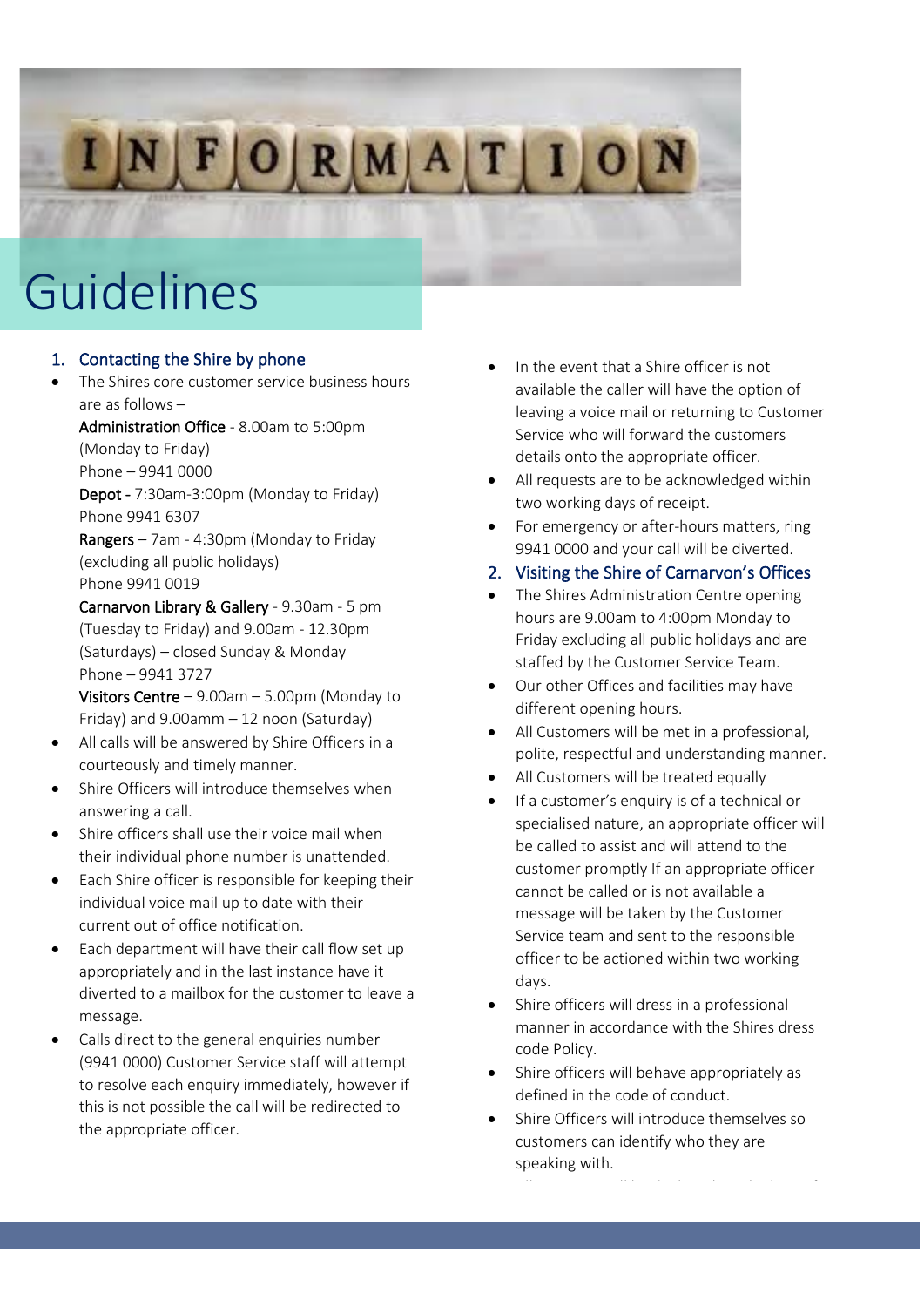## 3. Contacting the Shire by email

- Customers are advised to email all general enquiries t[o shire@carnarvon.wa.gov.au](mailto:shire@carnarvon.wa.gov.au)
- Receipt of emails to the [shire@carnarvon.wa.gov.au](mailto:shire@carnarvon.wa.gov.au) email address will be acknowledged immediately by an automatic response system.
- Emails to this address will be forwarded onto the responsible officer within one working day.
- The responsible officer will be accountable for recording the correspondence in the Shires record management system.
- Automatic replies are to be set on each individual email account as an acknowledgment of email receipts to external customers.
- Emails sent directly to individual email addresses will be responded to within two working days and recorded in the Shire record management system where appropriate.
- Officers shall keep their individual out of office responses up-to date with appropriate alternative contacts listed.
- Enquiries will be actioned within 10 working days where possible. If enquiries require further research or follow ups that may take longer than ten working days, customers are to be advised in writing informing them of their enquiry status and expected resolution time frame.
- All correspondence will be courteous, in common English and without the use of acronyms.
- An officer will be allocated to each enquiry and will be responsible for following it through to a satisfactory conclusion.

## 4. Contacting the Shire by Mail

- All mail is documented and scanned into the Shires Record Management System by the Senior Records Officer and distributed electronically to the appropriate officer within one working day.
- All correspondence will be acknowledged within two working days.
- An officer will be allocated to each enquiry and will be responsible for following it through to a satisfactory conclusion.
- Enquiries will be actioned within 10 working days where possible. If enquiries require further research that may take longer than ten working days, customers are to be advised in writing of the enquiry's status and expected resolve time frame.
- All correspondence will be courteous, in common English and without the use of acronyms.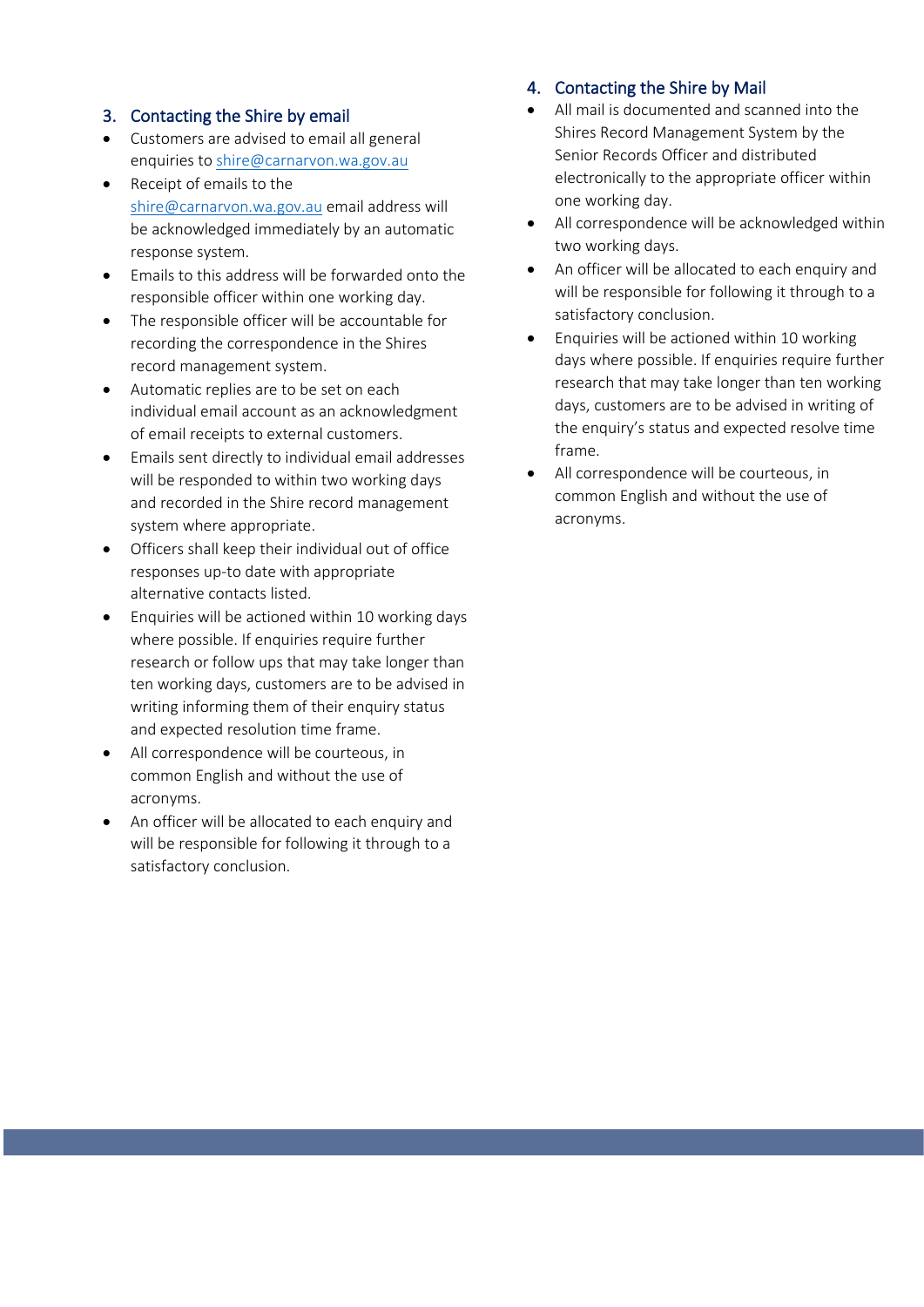## 5. Expectations of the customer

- Treat all Shire Officers with respect and kindness.
- Respect the Privacy and Safety of other customers.
- Be respectful to the community we live in.
- Keep us informed of any changes of address or contact details.
- Provide accurate and complete information to assist us in responding to your enquiries.
- If your enquiry is of a complex nature you will need to speak to an appropriate officer and an appointment will be made where possible.
- Co-operate with Shire Officers to solve problems.
- Provide the Shire with feedback so we know how we are performing and where improvements may need to be made to our services.

## 6. Customer Relations

The Shire of Carnarvon is committed to providing quality customer service that will meet the highest standards and ensure we meet the needs of our customers in a professional and ethical manner. However, if customers are personally abusive, use bad language or are threatening in any way, Shire staff may decide to cease engagement with the customer.

Unsuitable behaviour is defined as when a customer shouts, displays bullying behaviour, uses abusive or derogatory language, makes threats, is intimidating or behaves in a threatening manner towards Shire staff. Staff are not expected to tolerate this behaviour and the interaction may be terminated immediately.

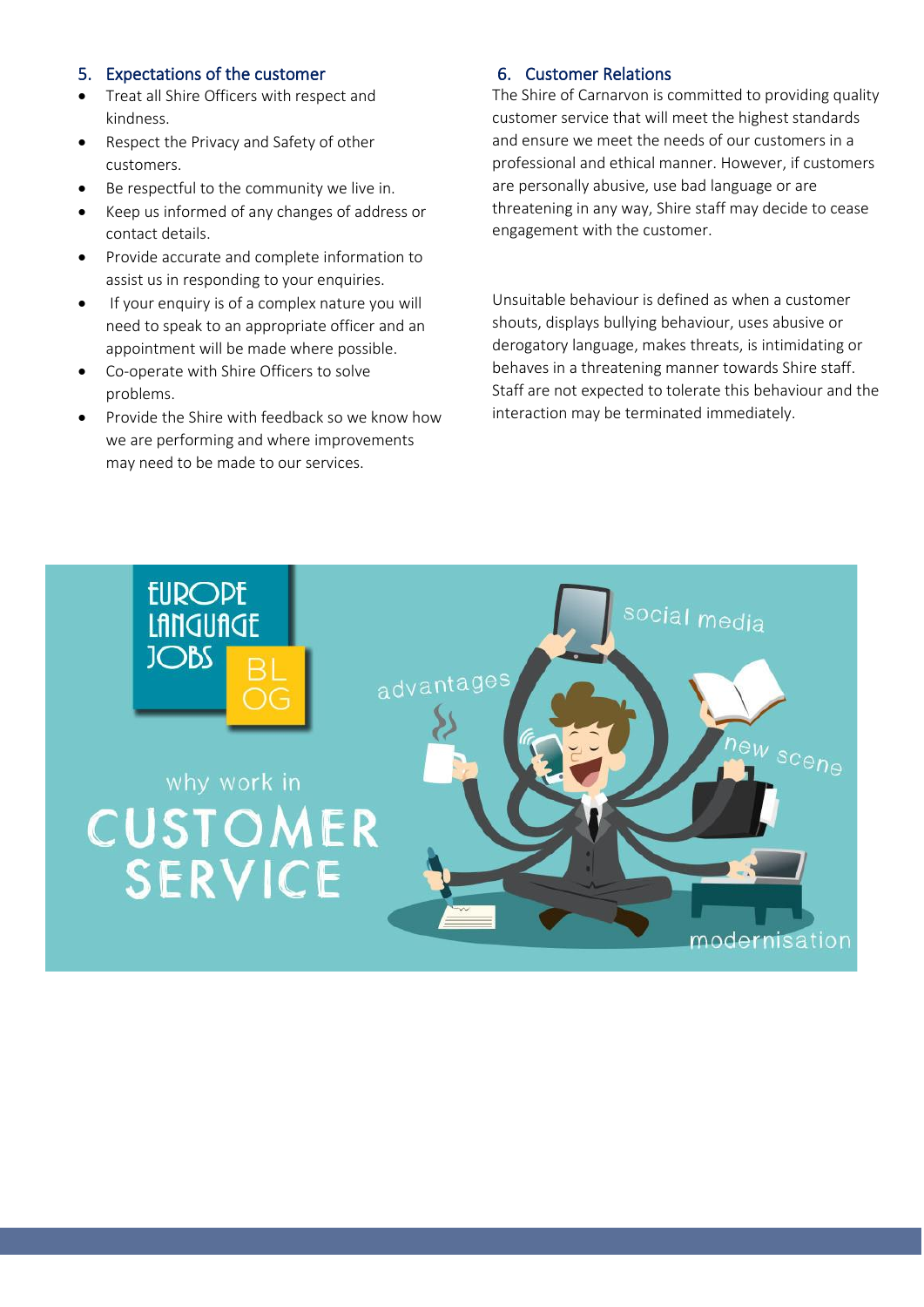

## **SUCCESS THROUGH TEAMWORK**

# Internal Customer Service

Regardless of where a staff member works within the Shire, everyone has a customer, and everyone is a customer. Whether a service is provided internally to a team member, another department, member of another team, to Contractors, to Councillors or externally to members of the community, we all have a responsibility to provide a high level of customer service.

The Shire of Carnarvon is committed to providing quality customer service that will meet the highest standards and ensure we meet the needs of our customers in a professional and ethical manner. We recognise that the same principles and standards of Customer Service applied to our external customers also apply to our internal customers. We will endeavour to train, support and mentor each other to continue to provide a high level of Customer Service throughout the Shire of Carnarvon.

All personnel will work in partnership with each other to fulfil our Customer Service obligations regardless of the customer being external or internal. Each staff member has a responsibility to ensure a positive and effective customer service culture exists within the organisation.

|                              | <b>Definition</b>                                                                      | In Practice                                                                                                                                                                     |
|------------------------------|----------------------------------------------------------------------------------------|---------------------------------------------------------------------------------------------------------------------------------------------------------------------------------|
| Courage                      | The quality of mind or spirit that<br>enables a person to face difficulty,             | Being able to have the difficult<br>conversations early.                                                                                                                        |
|                              | danger, pain, etc., without fear;<br>bravery.                                          | Being able to stand up for what is<br>right and support your colleagues.                                                                                                        |
| Authenticity                 | The quality of being genuine and<br>honest.                                            | Being honest about your abilities<br>and barriers. Being true to oneself<br>and work colleagues.                                                                                |
| <b>Respect and Inclusion</b> | A sense of the worth or excellence<br>of a person, a personal quality or<br>ability.   | Where all individuals are treated<br>fairly and respectfully, have equal<br>access to opportunities and<br>resources, and can contribute fully<br>to the organisation's success |
| <b>Humility</b>              | The quality of being humble; modest<br>opinion or estimate of one's own<br>importance. | Being kind, patient towards<br>customers and work colleagues                                                                                                                    |
| Passion                      | A strong or extravagant fondness,<br>enthusiasm, or desire for anything.               | Showing pride and commitment to<br>all projects.                                                                                                                                |
| <b>Excellence</b>            | The fact or state of excelling and<br>achieving.                                       | Striving to be the best you can with<br>the resources you have.                                                                                                                 |
| Cohesion                     | The act or state of cohering, uniting,<br>or sticking together.                        | Supporting each other and working<br>in teams                                                                                                                                   |

## Quality Internal Customer Service shall be managed using the following Values.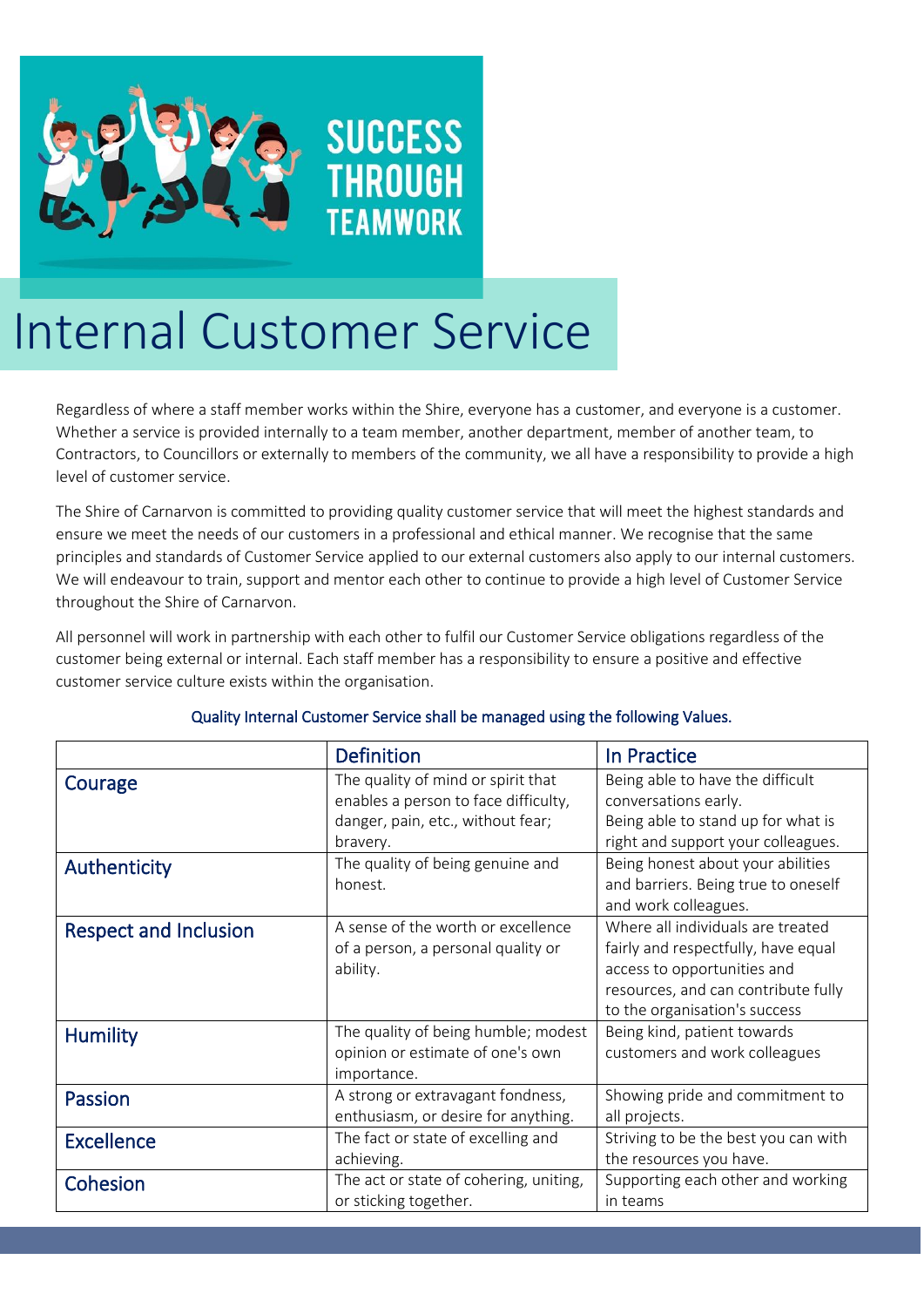

# Customer Complaint Process

The Shire of Carnarvon will make every effort to deliver on our commitments within the Customer Service Charter and be accountable for our organisations decisions and how they are made. There may be instances when our customers feel we have not delivered on the commitments or are unhappy with a decision made by the Shire. Our customers may ask the Shire to review a decision or express their dissatisfaction about a service delivered by the Shire by way of a formal complaint. The following page is a summary of the process outlined in the Shire of Carnarvon's Comprehensive Complaints Response Policy number E063.

## 1. What is the definition of a complaint?

Expression of dissatisfaction made to the Shire of Carnarvon related to its services, conduct or the complaints handling process itself where a response or resolution is required.

A complaint should not be confused with a service request where a person has requested the provision of a service by the Shire.

*Examples: Street Sweeping Request, Rubbish to be collected, Trees to be lopped, Footpaths to be repaired etc*

## 2. How can a customer register a complaint?

#### Complaints can be submitted in writing to

Shire of Carnarvon PO Box 459 Carnarvon WA 6701 Email[: shire@carnarvon.wa.gov.au](mailto:shire@carnarvon.wa.gov.au) Fax: 9941 0099 [www.carnarvon.wa.gov.au/Contact\\_Us](http://www.carnarvon.wa.gov.au/Contact_Us)

#### Complaints can be submitted in person by

Attending the Shire of Carnarvon Office, located at 3 Francis Street. Customers will need to complete a Customer Feedback form or bring their complaint in writing.

### Complaints can be submitted by phone on

9941 0000 Customers are encouraged to lodge their complaint in writing but if made by phone the customer will need to provide their name and contact details and information relating to their complaint.